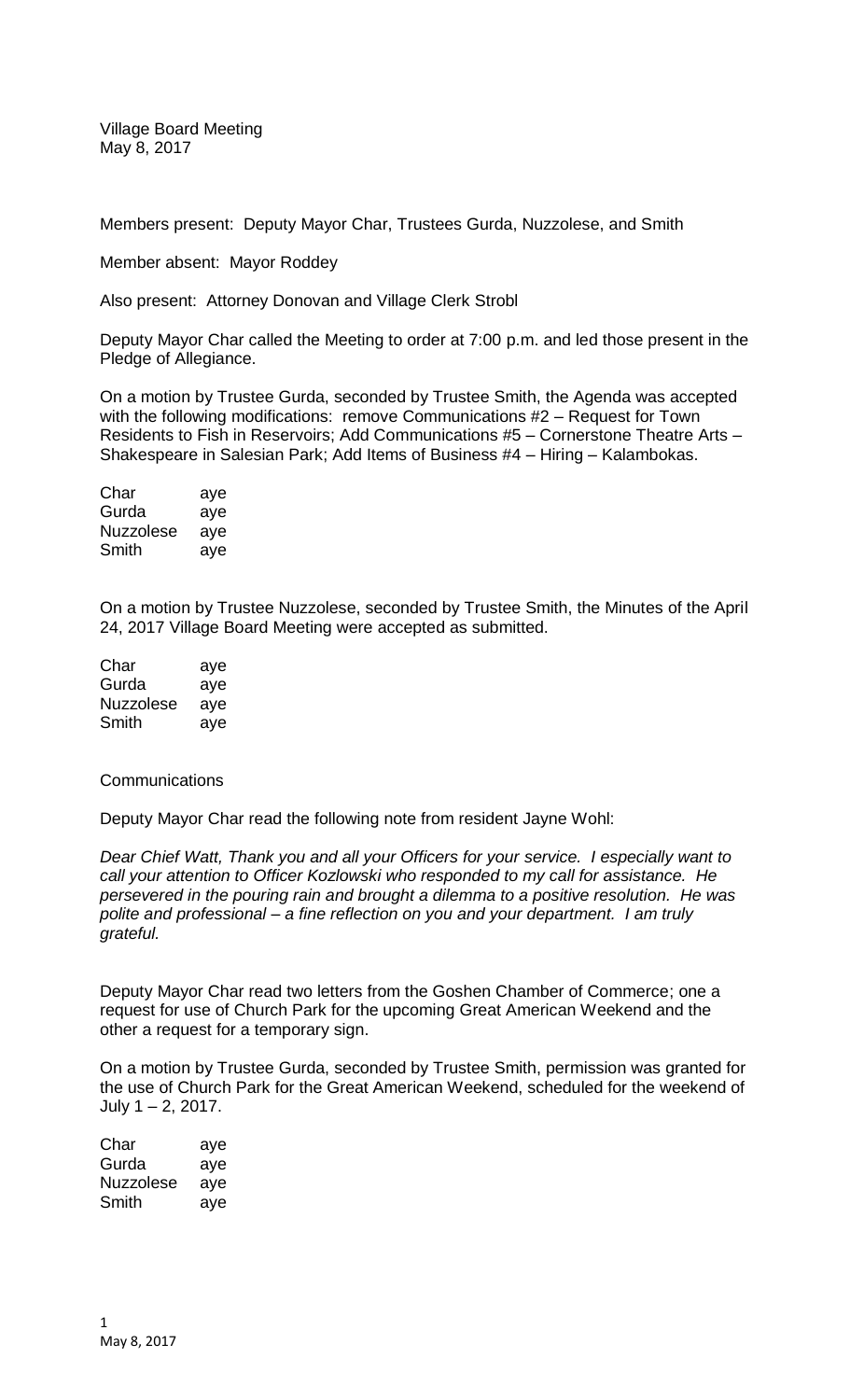On a motion by Trustee Nuzzolese, seconded by Trustee Gurda, permission was granted for placement of the temporary sign announcing the Great American Weekend.

| Char      | aye |
|-----------|-----|
| Gurda     | aye |
| Nuzzolese | aye |
| Smith     | aye |

The Board reviewed a request for the use of Salesian Park on July 15, 16, 22, and 23 for the Annual Shakespeare in Salesian Park production, presented by Cornerstone Theatre Arts, and sponsored by the Goshen Public Library and Historical Society.

| Char      | aye |
|-----------|-----|
| Gurda     | aye |
| Nuzzolese | aye |
| Smith     | aye |

Items of Business

Trustee Nuzzolese moved the following, which was seconded by Trustee Gurda:

**WHEREAS,** the Village of Goshen has received two (2) bid proposals for the CRV Wellfield – Well 1 Rehabilitation Project; and

**WHEREAS,** a bid, in the amount of \$19,700.00 was received from Subsurface Technologies, Inc.; and

**WHEREAS,** James M. Farr, P.E. has reviewed the bids, and has recommended Subsurface Technologies;

## **NOW, THEREFORE,** it is hereby

**RESOLVED,** that the CRV Well 1 Rehabilitation Project be awarded to Subsurface Technologies, Inc.

| Char             | aye     |
|------------------|---------|
| Gurda            | abstain |
| <b>Nuzzolese</b> | aye     |
| Smith            | aye     |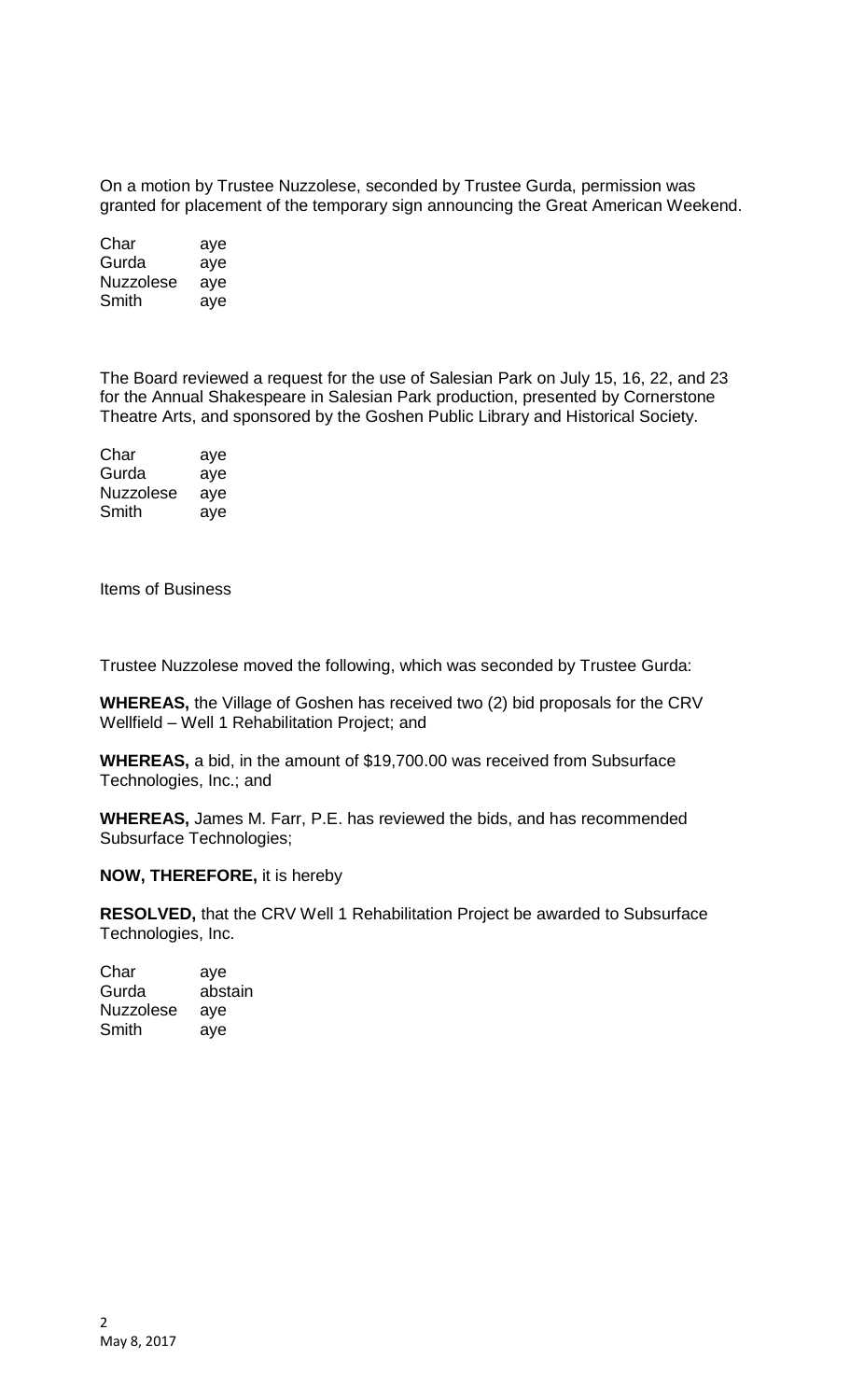Trustee Smith moved the following, which was seconded by Trustee Nuzzolese:

**WHEREAS,** the Village of Goshen has received two (2) bid proposals for the Electric Vehicle Charging Station Project; and

**WHEREAS,** a bid, in the amount of \$17,000.00 was received from Ray S. Pantel, Inc.; and

**WHEREAS,** Lanc & Tully Engineering and Surveying, P.C. has reviewed the bids, and has recommended Ray S. Pantel, Inc.;

## **NOW, THEREFORE,** it is hereby

**RESOLVED,** that the Electric Vehicle Charging Station Project be awarded to Ray S. Pantel, Inc.

Char aye Gurda abstain Nuzzolese aye Smith aye

On a motion by Trustee Smith, seconded by Trustee Nuzzolese, Dominick R. Tironi is hereby appointed Full Time Seasonal Intern Laborer for the Village of Goshen Department of Public Works at a salary of \$12.00 per hour, with a work week of 40 hours, for the period May 15, 2017 to August 31, 2017.

This appointment is effective upon successful completion of pre-employment physical and paperwork.

| Char      | aye |
|-----------|-----|
| Gurda     | aye |
| Nuzzolese | aye |
| Smith     | aye |

On a motion by Trustee Nuzzolese, seconded by Trustee Smith, James M. Kalambokas is hereby appointed Full Time Seasonal Intern Laborer for the Village of Goshen Department of Public Works at a salary of \$12.00 per hour, with a work week of 40 hours, for the period May 15, 2017 to August 31, 2017.

This appointment is effective upon successful completion of pre-employment physical and paperwork.

| Char      | aye |
|-----------|-----|
| Gurda     | aye |
| Nuzzolese | aye |
| Smith     | aye |